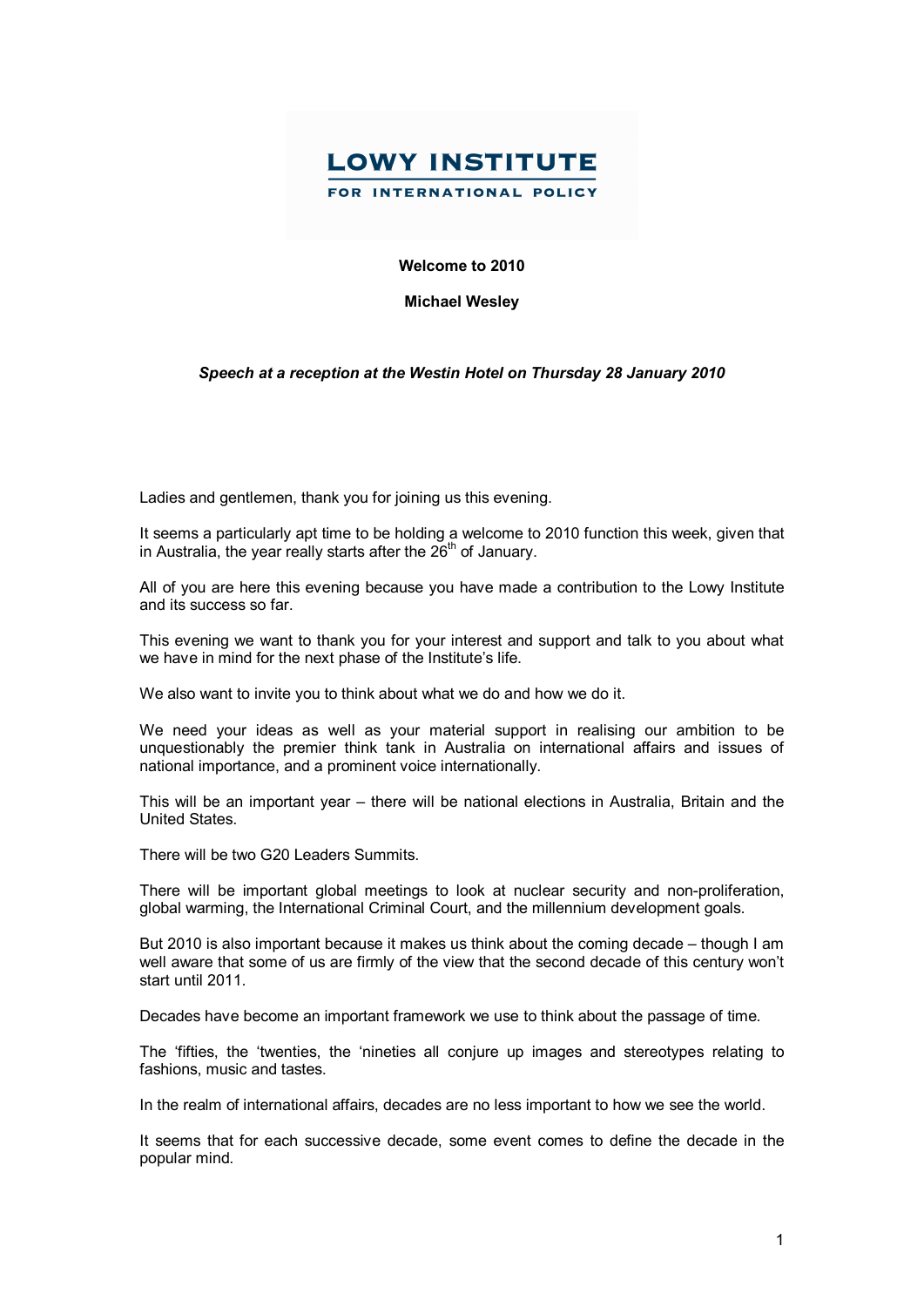It can occur at the start of the decade – as 9/11 came to define last decade.

Or it can come at the end of the decade – as the fall of the Berlin Wall seemed to retrospectively define what the 1980s had been leading up to.

It defies our capacities to predict what will define the decade to come, but it is still important to think about the years ahead.

2010 will be an important year for the Lowy Institute.

In 2010, the Lowy Institute will enter a new phase of its development.

If the past seven years were the Lowy Institute's launch phase, the next seven will be its boost phase.

In a remarkably short period of time, the Lowy Institute has achieved a prominence and reputation that not many would have predicted over such a short time at its outset.

I can say that because I only arrived last June.

We may have achieved much, but we have much bigger ambitions.

We aim to be widely recognized as a thought-leader, producing research of the highest standards of objectivity and rigour, with recognizable and beneficial effects on policy making and decision making in Australia.

And our success has spawned serious, well-resourced competitors.

And so 2010 must be a year in which we start to sharpen our research agenda and our events to make them more strategic, reflecting our core business, and more attuned to the interests of our current and future supporters.

We want to do this while maintaining our quality and independence.

In five years, the Lowy Institute should be able to look back and list at least 10 cases in which its work has had a demonstrable and positive effect on the policy agendas and decisions of government and business.

The Lowy Institute should also be able to demonstrate that it pioneered new ways of understanding and analyzing important policy challenges.

In five years, the Lowy Institute brand should be broadly recognized by Australians, and that brand should bring with it strong connotations of quality, objectivity and rigour, a source of new and challenging perspectives and information.

In five years, we should be able to look back and identify at least five issues on which we have stimulated and led public debate and discussion in Australia and more broadly.

And to underwrite our work, in five years the Lowy Institute should have significantly diversified its funding base through government and corporate support, foundation grants, consultancy income and public subscriptions.

Each of these objectives depends on what we as an Institute do – and what we choose not to do.

In the years ahead, the Lowy Institute's research and events will focus more strongly on anticipating emerging international issues, and on stimulating and informing debates, and less on reacting to issues as they occur.

Our research agenda will be oriented towards thinking big and being provocative.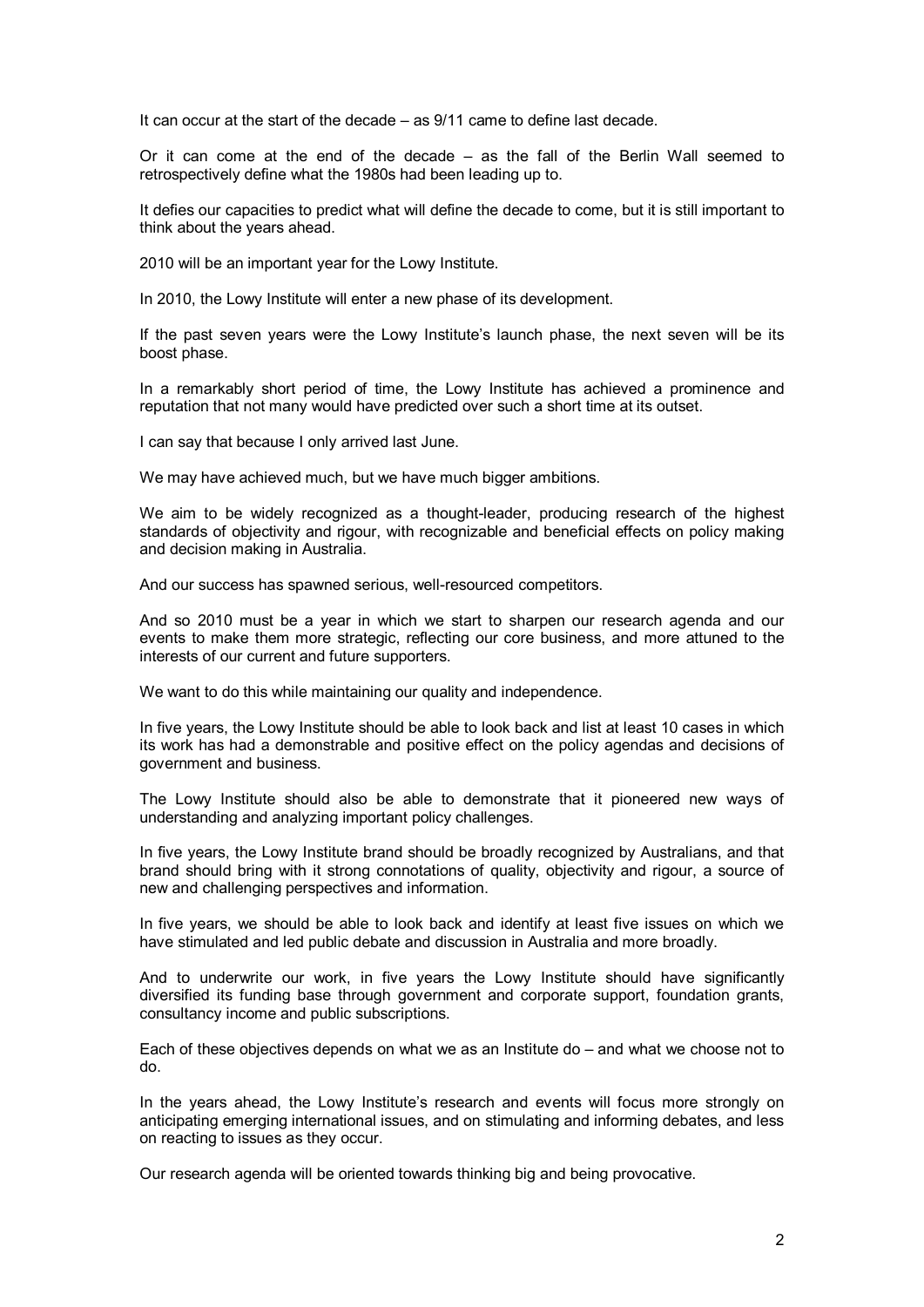In the years ahead we will invest considerable effort and resources in using new formats and platforms to reach new audiences.

And beyond reaching new audiences, we will be trying to engage them with our research products to develop a broad following of people who seek and consume our research.

At the heart of the Lowy Institute's reason for being is a belief that people are growing more and more interested in international issues, as they become ever more aware that the international realm has a major effect on their lives

Our world is increasingly shaped not by a few big decisions taken in foreign ministries and summit meetings, but by billions of small decisions taken by ordinary people.

It was millions of small decisions that constructed the edifice of collateral debt options; and it was thousands of small decisions that brought it tumbling down – and almost took the global economy with it.

A handful of small decisions to fly jets into the World Trade Centre provoked – intentionally – a response that cost thousands of lives and defined the first decade of the twenty-first century.

Billions of small decisions are behind the astonishing economic development of China, India, Vietnam and Indonesia – developments which will shape the world in the coming decades.

Individuals' interests and decisions no longer fit into the neat representational boxes that have defined global order for the past 500 years.

International affairs is no longer the preserve of specialist diplomats, academics and commentators, a realm understood, managed and interpreted by the few, for the few, with their own agendas, terminology, and frameworks of what's important and what isn't.

Arguably, leaders and diplomats no longer shape the global agenda – they respond to a global agenda set by others.

As never before in history, individuals are directly affected by trends, pressures, and opportunities beyond their own country's borders.

Their perspectives, hopes, fears and tastes are more heavily influenced than ever before by other societies and cultures.

Twenty-first century people can communicate effortlessly, seamlessly, spontaneously with people in other societies.

They can find communities of belief, taste and opinion that are unencumbered by tyrannies of distance.

Or they can join an attack on another state's cyber systems to mollify nationalist anger.

Twenty-first century people – whether they live in democracies, dictatorships or sheikhdoms – increasingly expect their views to count in ways that are changing how governments work and think.

There is a spreading belief in the sovereignty of opinion, the catalytic role of choice, the banishing of the fatalism of background and circumstance that is spurred by talkback radio, reality TV and blogging.

And this is not just in democracies. When it first went to air, the Chinese version of *American Idol* – intriguingly titled *Mongolian Cow Sour Yoghurt Super Girl Concert* – garnered 32.5 million SMS viewer votes for the eventual winner, 21 year old Li Yuchun.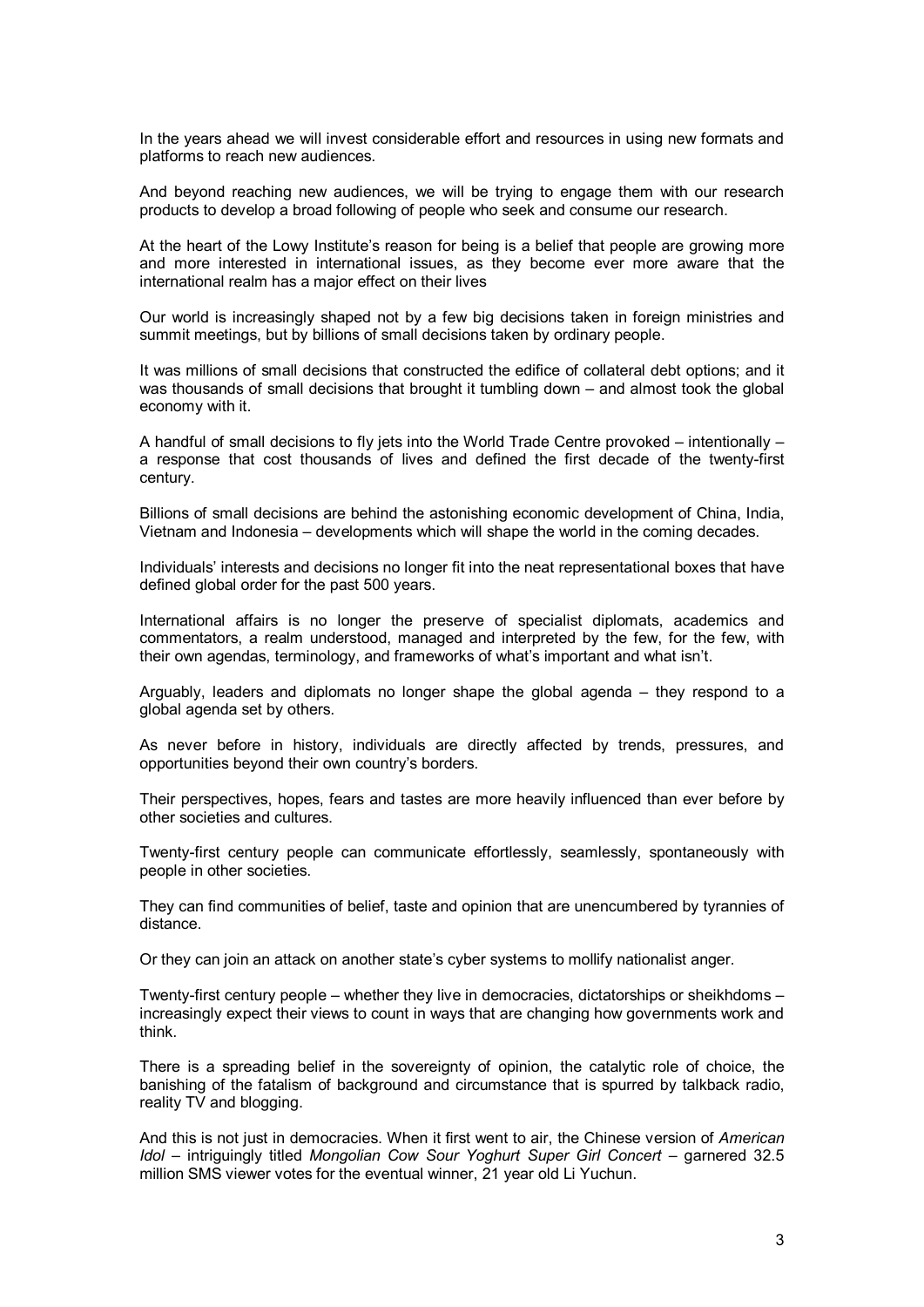In the twenty-first century, ordinary people have more at stake in world affairs, they have more information about international issues, and they have rising expectations that their views should count.

This is our audience-not just other foreign affairs specialists.

The challenge for the Lowy Institute is reaching this broad audience, speaking to it in a language that is accessible, and telling it about international issues that it wants to know about and should know about.

That's why we spent considerable time at the end of last year thinking about our research and events agenda.

Our objective is to put important issues on the national and international agenda, to stimulate discussion and debate, and to challenge accepted wisdoms.

In 2010, expect to hear from the Lowy Institute on the subject of Asia's emerging great powers: China, India, Indonesia.

We need to think about what these great powers will look like – because it won't be like the rise of other great powers.

Today China's GDP per capita puts it in the same league as Egypt or Ecuador.

In 2027, by which time Goldman Sachs predicts China's economy will surpass America's in absolute size, China's per capita GDP will be in the range of Malaysia's or Libya's today.

My point is that Asia's great powers will be the poorest great powers in history.

And we can already see the effects, as they flex their muscles on free trade, climate change, and access to resources.

In 2010, expect to hear from us on the geopolitics and geoeconomics of resources – minerals, energy, food and water.

We're living in a world in which resources are at a premium and in which the consequences of their use are more and more apparent.

Australia is among the top five of producers and reserve holders of an astounding range of commodities in demand: bauxite, coal, gold, iron ore, manganese, nickel, niobium, uranium, vanadium, natural gas, cereals, wheat, sugar, bovine meat, ovine meat, and dairy products.

Its proximity to booming Asia and its political stability place Australia as a premium supplier.

But Australia's resource sector reflects a deep commitment to the operation of private companies within free markets, while global resources are increasingly becoming dominated by huge, state-owned companies.

The territory we inhabit thus throws up a range of questions faced by few other countries.

How should we handle the tidal wave of investment in our resources sector that's coming our way?

What can we learn from the experience of other countries and regions?

What are our responsibilities in relation to what we have and what we export?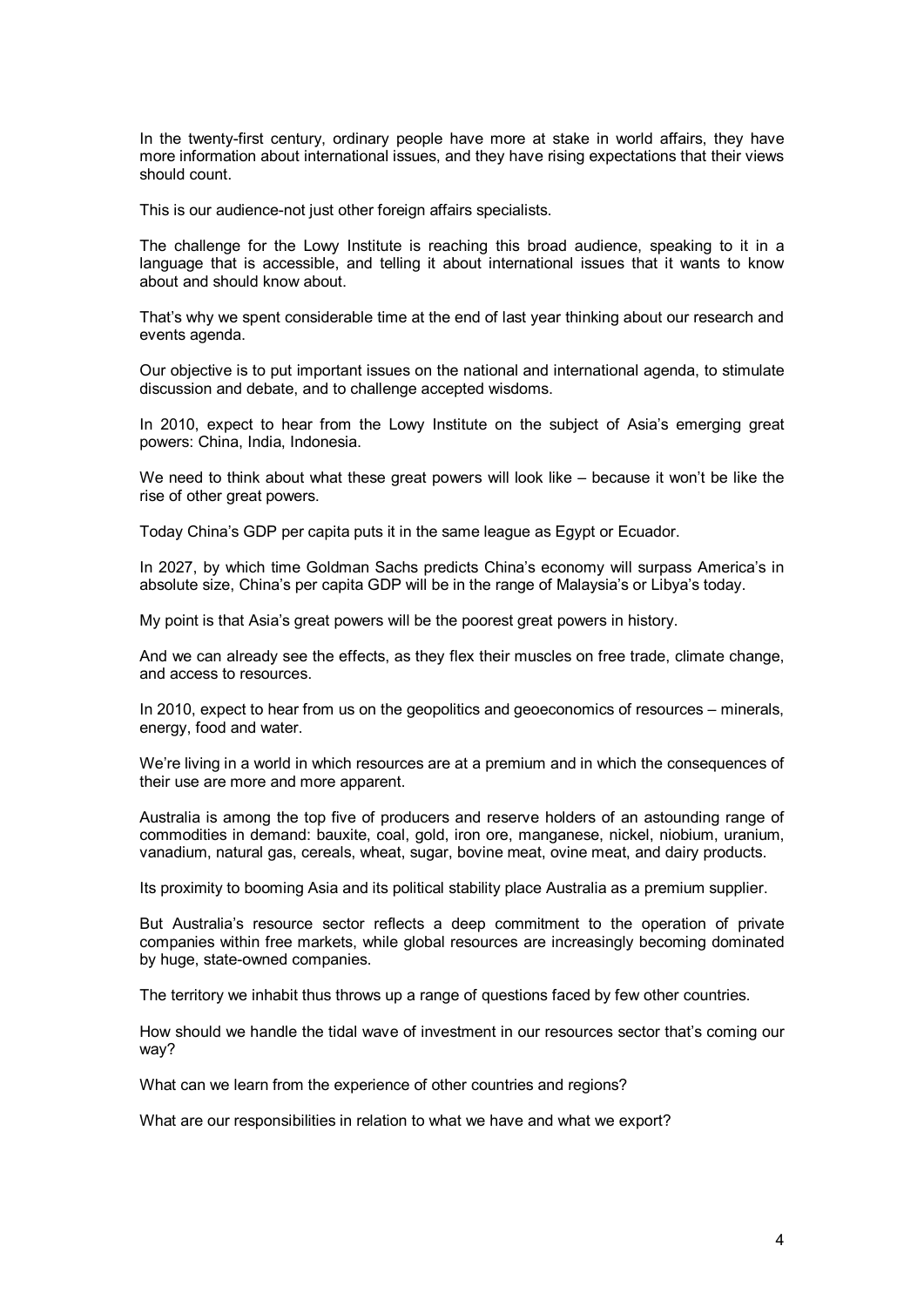Should we not be accelerating our exports of our uranium – the largest recoverable deposits in the world – at a time when global energy demand soars and concerns about global warming mount?

What sort of geoeconomic influence do we have? What sort of geopolitical vulnerabilities?

In 2010, expect to hear from the Lowy Institute on the crisis in the global development agenda.

We need to face up to an uncomfortable fact: that the billions we and other rich countries have spent over the years on development aid has brought few results, while China and India, which have steadfastly ignored all of our advice and intellectual fads, have lifted hundreds of millions out of poverty in the space of decades.

It should come as no surprise that with this track record, China has become very attractive as an alternative aid provider – including in our own region.

Decades of Australian aid to our own region have produced few results. Is there any prospect that even more money will achieve results?

Then there's our relationship with our northern neighbour, PNG, a country that we've developed a benign, patronizing relationship towards.

But the exploitation of the huge natural gas reserves in PNG's highlands, and the building of a gas pipeline to Australia will change all that.

On the one hand, it raises to question of how PNG manages the revenues from the gas.

On the other, it raises the prospect of a PNG no longer so dependent on Australian largesse, and an Australian energy grid that is partially dependent on Port Moresby's good will.

This year, you will hear from us about how technological change is shaping our world.

For 250 years, the world economy has been shaped and reshaped by technological change with a cycle of roughly 50 years.

Each new technology has reshaped society, politics and security.

The latest technology revolution – the information and communications revolution – started in the early 1970s with the spread of the personal computer.

That means that if the cycle theory works, we're closing in on the next technology revolution, the beginnings of which should start to appear in the 2020s.

Past experience shows that the technologies that reshape the world don't suddenly appear – they exist for decades before encountering the right combination of circumstances that lead to their utilization.

In the meantime, we're living through the maturing of the information and communications revolution.

We're witnessing what has been called Moore's law – the exponential increase in computer performance and communications connectivity and the progressive reduction of cost.

Research by the International Telecommunications Union shows that it is the mobile phone that has taken the information revolution further and faster than any other technology.

In 2007, 64 per cent of all mobile phone subscribers were in the developing world.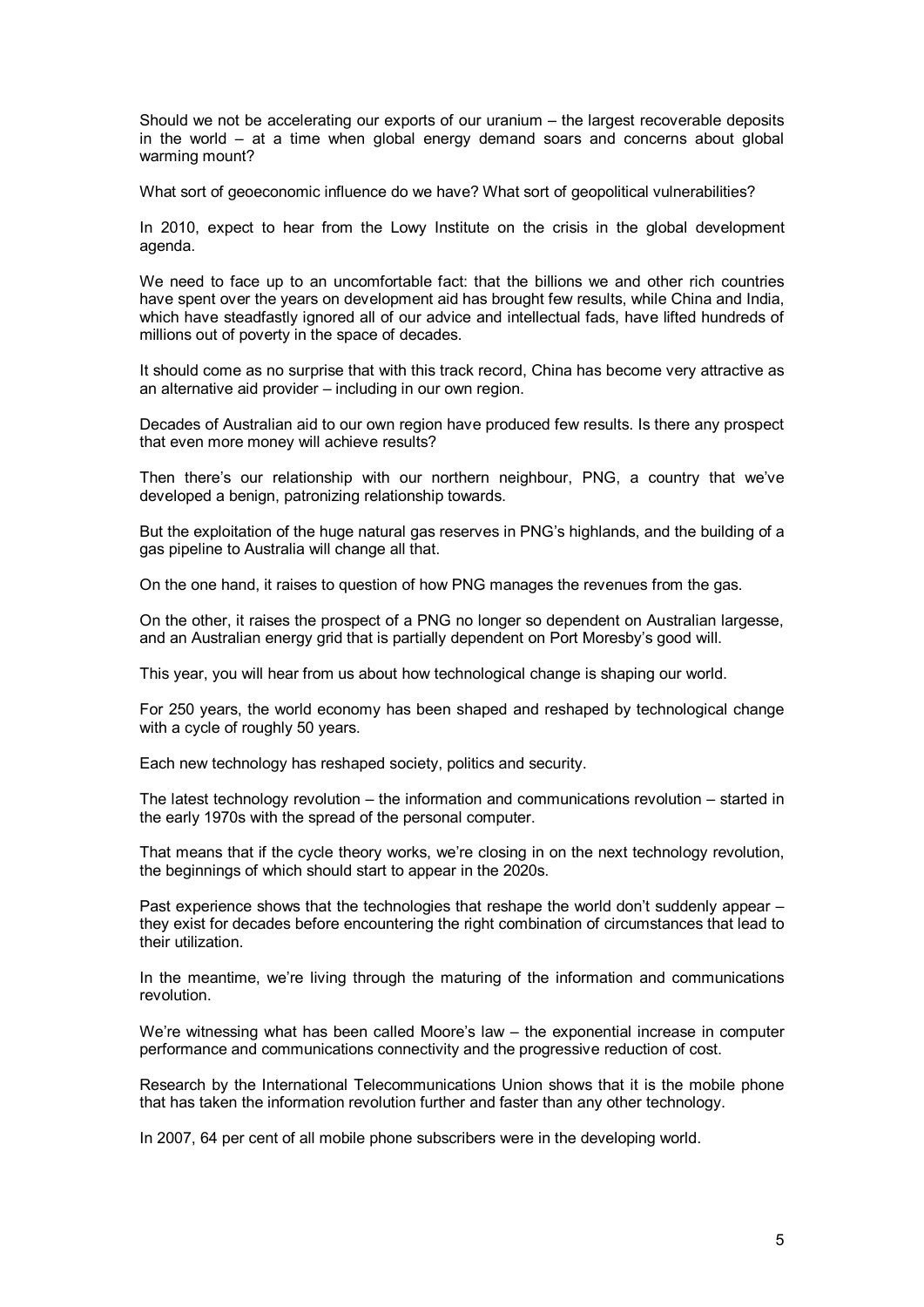We are only just starting to understand how these new forms of connectivity are changing our world.

Our societies have become progressively more dependant on information systems, and as a result ever more vulnerable to their failure or disruption.

The rapid transmission of information and opinion, and the proliferation of media outlets, introduces a new dynamic of popular emotion into the confrontations between nations and societies.

The internationalization of economic processes means that localized economic disruptions can rapidly become regional and global crises.

Ladies and gentlemen, this is just a taste of what we've got in store this year.

It's an ambitious agenda.

The fact that we have come this far is a measure of your support, in so many different ways.

Thanks to Frank Lowy's vision and generosity, we were able to transform the Australian international policy landscape in a very short period of time.

But no organization will live beyond its start up phase by relying on one or few benefactors.

I know of no private, independent think tank which has not progressively broadened its financial base and networks to build its sustainability which will give future donors the confidence that the Institute represents a solid and worthwhile investment.

We can only do this is if we grow and we can only grow if we broaden the investments, ownership and engagement.

Standing still is not an option-or we will simply be overtaken by others.

It's still a big ask in Australia to look for material support for good ideas. But we are in a new world in so many ways, some of which I spoke about today.

Governments are no longer expected to support all our national needs.

We value our strong relationship with the Australian government, but we value even more our independence, which is based on our overwhelmingly private sector funding.

We see the fate of the Lowy Institute as one in which all of us share a vital interest.

We want to provide the opportunity for current and future generations of creative policy minds to hone their skills and to think creatively about the world and Australia's place in it.

Some of those minds you see at work on a weekly basis through our Wednesday Lowy Lunch Club lectures and seminars.

I want to thank in particular those inaugural Wednesday Lowy Lunch Club members who have supported this program through their subscription.

This evening you can take a punt by throwing in your business card for a free 6 month sample of the Wednesday Lowy Lunch Club which starts again on 3 February.

Or you can take the more secure route of signing up or renewing your membership now.

We are looking forward to working with you and hearing from you-and being challenged by you-about how you think we can broaden our appeal and support to ensure our sustainable future.